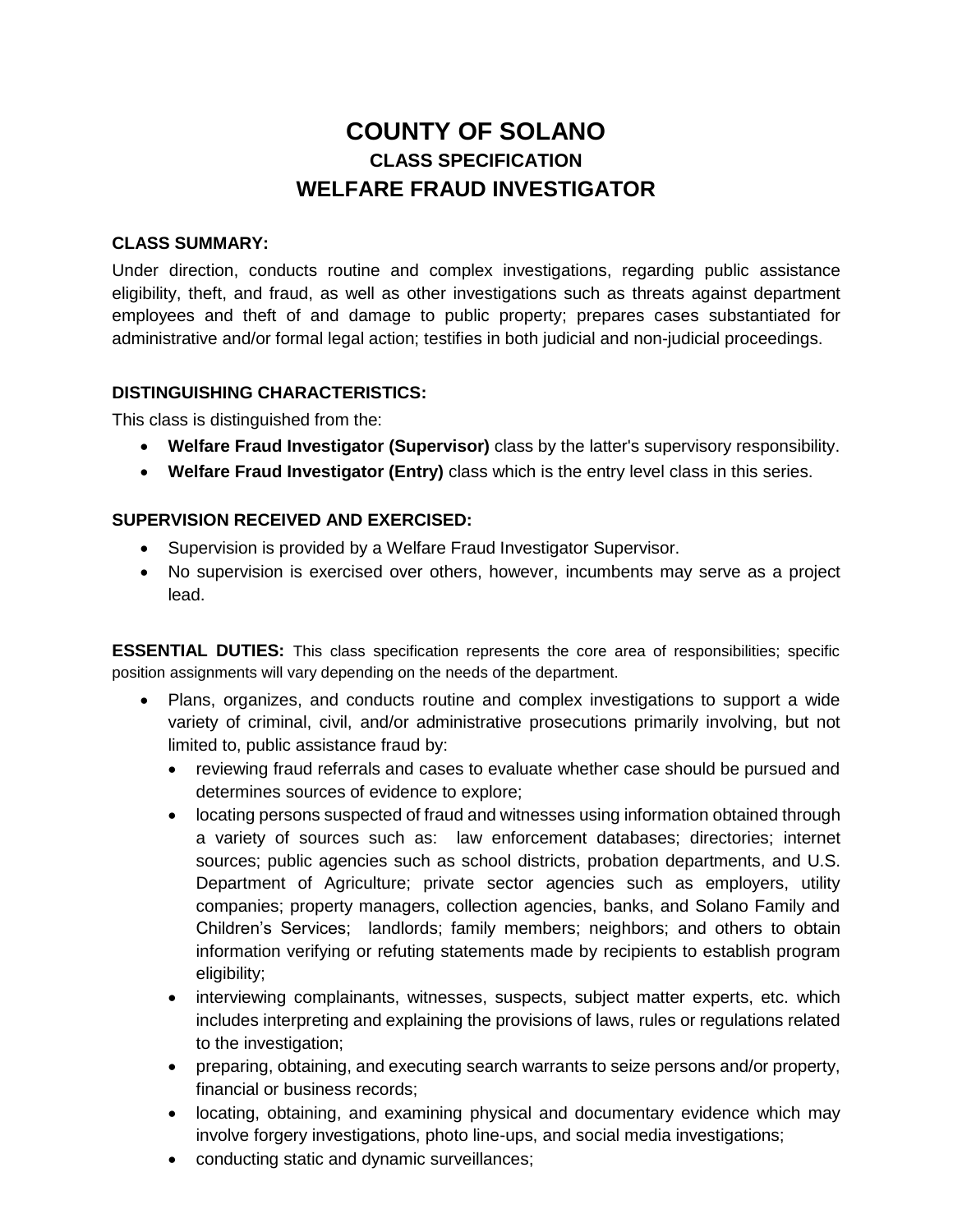- coordinating investigative efforts with local, state and federal law enforcement agencies;
- preparing cases for prosecution by District Attorney: preparing detailed investigative reports and preparing investigative reports of findings, determining if recipient has made inaccurate statements or failed to report information which would affect grant eligibility or amount, and recommending appropriate action for case disposition;
- planning, organizing, directing and conducting search and arrest operations; and
- making arrests using reasonable use of force to control resisting subjects.
- Coordinates with prosecuting attorneys on investigative support needs, presentation of evidence, and credibility/sequence of witnesses, serves subpoenas, and other matters related to pre-trial preparation.
- Testifies in both judicial and non-judicial proceedings;
- Performs related duties such as the following: assists other local, state, and federal law enforcement agencies in their investigation of criminal law violations; coordinates multiagency investigations of alleged or suspected violations of civil or criminal laws; answers inquiries from the public and other agencies; reviews case findings prepared by others for sufficiency; conducts departmental internal investigations and other special projects as assigned; may be assigned to serve as project leader.
- Performs other duties of a similar nature or level as assigned.

### **EDUCATION AND EXPERIENCE:**

- **Education:** Associate's Degree or higher from an accredited college or university in Criminal Justice, Criminology, Law Enforcement, Police Science, or a closely related field; or a California Intermediate Post Certificate can substitute for education requirements. **AND**
- **Experience:** Two years of full-time paid law enforcement experience working primarily in criminal investigations in a government agency.

# **LICENSING, CERTIFICATION AND REGISTRATION REQUIREMENTS**:

- Possession of a valid and current P.O.S.T Specialized Investigator Basic Course (SIBC), valid and current California Peace Officer Standards and Training (P.O.S.T.) Basic, Intermediate or Advanced Peace Officer Certificate, or Possession of a Basic Course Waiver (BCW) is required.
- Applicants are required to possess a valid California Driver's License, Class C.

**Note:** All training must be in compliance with the POST three-year rule, and all licenses must be kept current while employed in this class.

# **REQUIRED KNOWLEDGE, SKILLS AND ABILITIES:**

**Knowledge of:**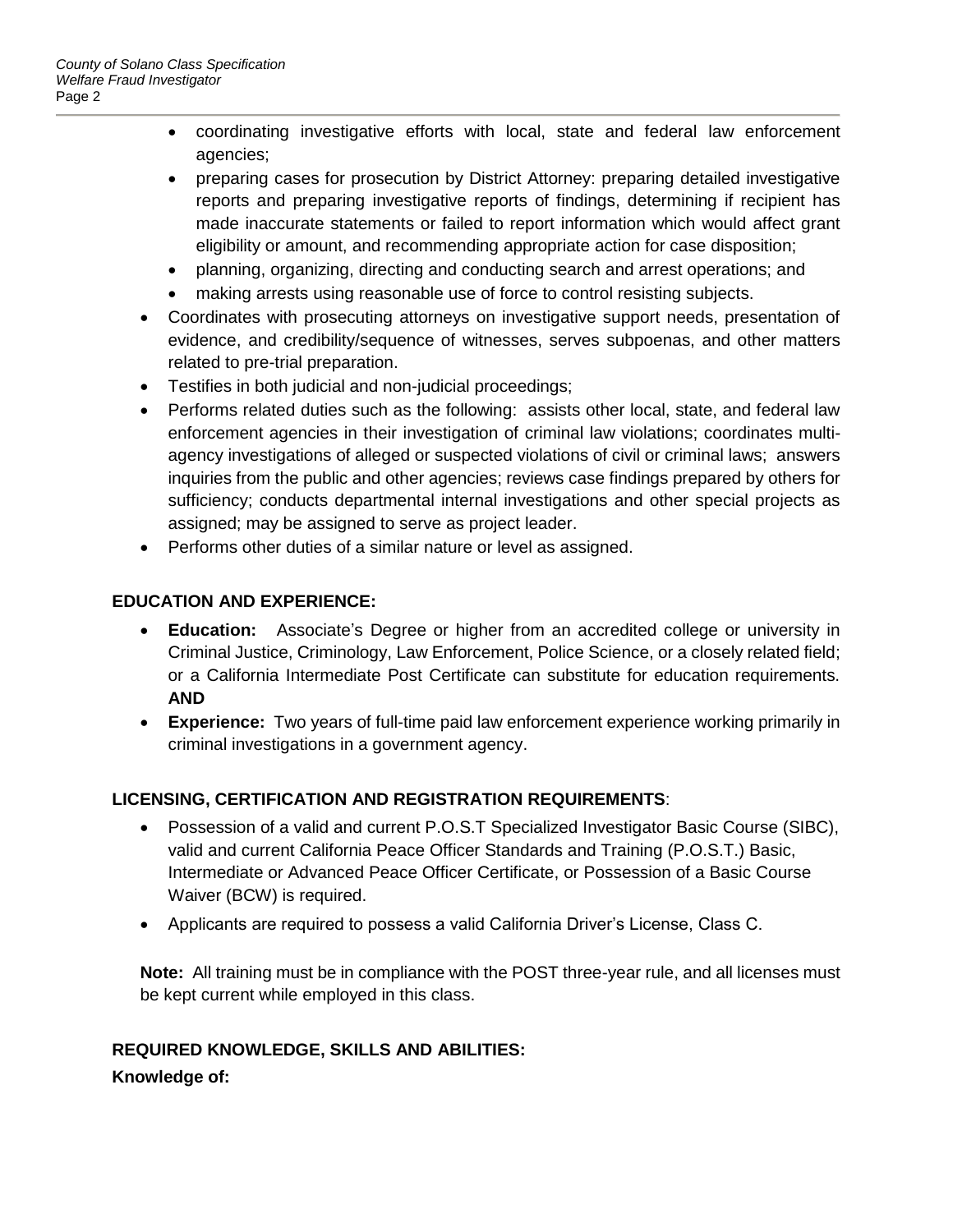- Methods and techniques of investigation including researching financial records and employment history, interviewing and interrogation techniques, writing investigative reports, and gathering and presenting evidence.
- Courtroom practices and procedures.
- Law enforcement/criminal justice and other automated information systems used in criminal investigation activities.
- Laws, regulations and policies applicable to work performed such as: California Penal Code, Health and Safety Code, Welfare and Institutions Code, Evidence Code, Federal Rules of Criminal Procedures, and California Department of Social Services Manual of Policies and Procedures.
- English composition, spelling, grammar, vocabulary, and punctuation for both written and oral communications.
- Formats and appropriate terminology for written communications such as business correspondence, investigative reports, and narrative reports.
- Standard office procedures, practices, equipment, personal computers, and software.

### **Skill and/or Ability to:**

- Plan, organize and conduct investigations of public assistance eligibility, theft and fraud as well as threats against department employees and theft of and damage to public property.
- Locate and interview people to ascertain facts and evidence verifying/refuting allegations of public assistance fraud.
- Analyze and evaluate the statements of witnesses and suspected violators.
- Secure and present evidence in verbal and written form.
- Understand, interpret, explain to others, comply and apply applicable laws, regulations, policies and professional practices governing investigative operations and use good judgment in their application.
- Project consequences of decisions.
- Deal with potentially hostile people of diverse socio-economic backgrounds.
- Research laws, regulations, procedures and/or technical reference materials; analyze, evaluate and interpret the data gathered; draw logical conclusions; develop reasonable and deliverable options, and make appropriate recommendations.
- Recognize and respect limit of authority and responsibility.
- Maintain confidentiality of records and information per pertinent laws/regulations.
- Work effectively with others who have objectives counter to assigned role.
- Understand program objectives in relation to department goals and procedures.
- Establish and maintain effective working relationships with those contacted in the performance of required duties, particularly in securing cooperation and teamwork among law enforcement personnel from other jurisdictions.
- Determine the appropriate course of action in stressful and/or emergency situations.
- Communicate information and ideas clearly and concisely, both orally and in writing.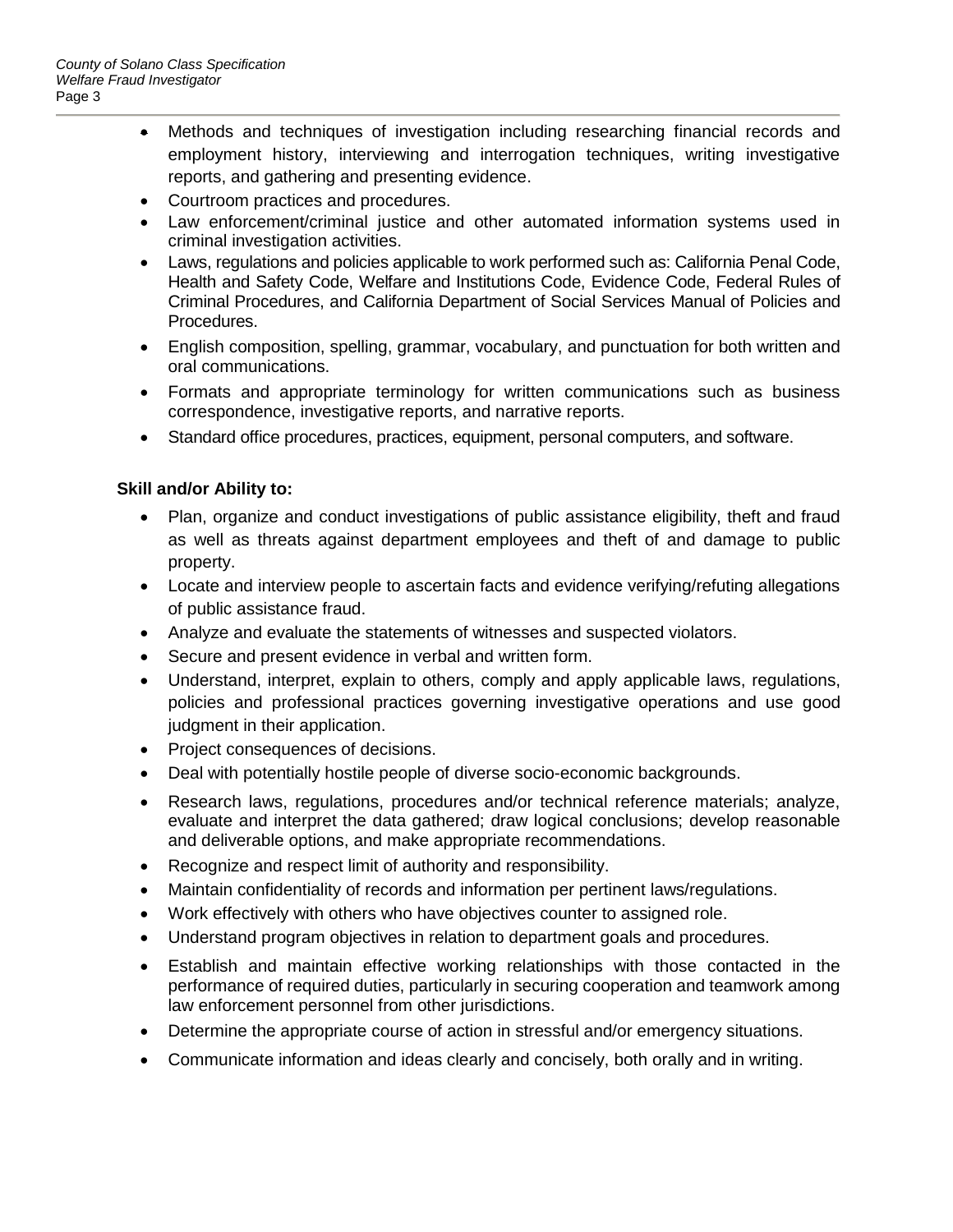- Work with and speak to various cultural and ethnic individuals and groups in a tactful and effective manner.
- Prepare a variety of written communications to include thorough, complete and concise investigative reports.
- Maintain accurate records and document actions taken.
- Properly use and safeguard firearms as well as other less-lethal weapons such as batons, asps, and pepper spray.
- Use and operate police radios and modern office equipment to include computers and related software applications.

### **PHYSICAL REQUIREMENTS:**

- Mobility and Dexterity: Positions in this class typically require stooping, kneeling, reaching, standing, walking, fingering, grasping, feeling (i.e. sense of touch), and repetitive motion.
- Lifting, Carrying, Pushing and Pulling Heavy work: Positions in this class require exerting up to 100 pounds of force occasionally, and/or up to 50 pounds of force frequently, and /or up to 20 pounds of force constantly to move objects.
- Vision: Positions in this class require the employee to have close visual acuity, with or without correction, to prepare and analyze data and figures, view a computer terminal, read, etc. Positions in this class also required employees to have depth perception in order to operate a motor vehicle. Employees in this class must have the visual acuity to make observations of surroundings and must demonstrate color vision sufficient to distinguish colors in order to describe events in an accurate manner.
- Hearing/Talking: Positions in this class require the employee to perceive the nature of sounds at normal speaking levels with or without correction, and have the ability to receive detailed information through oral communication. Positions in this class require the employee to express or exchange ideas by means of the spoken word. Detailed or important instructions must often be conveyed to others accurately, loudly, and/or quickly.

### **WORKING CONDITIONS:**

- Office Work: Employees in this class will occasionally be working in an office setting preparing reports, researching laws and regulations, examining evidence, etc. as well as in homes, office buildings, businesses, etc. interviewing witnesses, conducting surveillance, collecting evidence, etc.
- Outdoor Work: Employees in this class will often be working outdoors and thus will be subject to exposure to intense noises, fumes, odors, pollens, dust, inadequate lighting, and to unpleasant field conditions including rainy, windy, cold, or hot weather.
- Traffic Hazards: Employees in this class will be required to operate a vehicle and thus will be subject to traffic hazards while driving.
- Disruptive/Confrontational Human Contacts: Employees in this class are subject to disruptive and confrontational people.
- Working Alone: Employees in this class may be working in remote areas and/or may be working on night shifts and/or on weekends, and thus may working alone for extended periods of time.